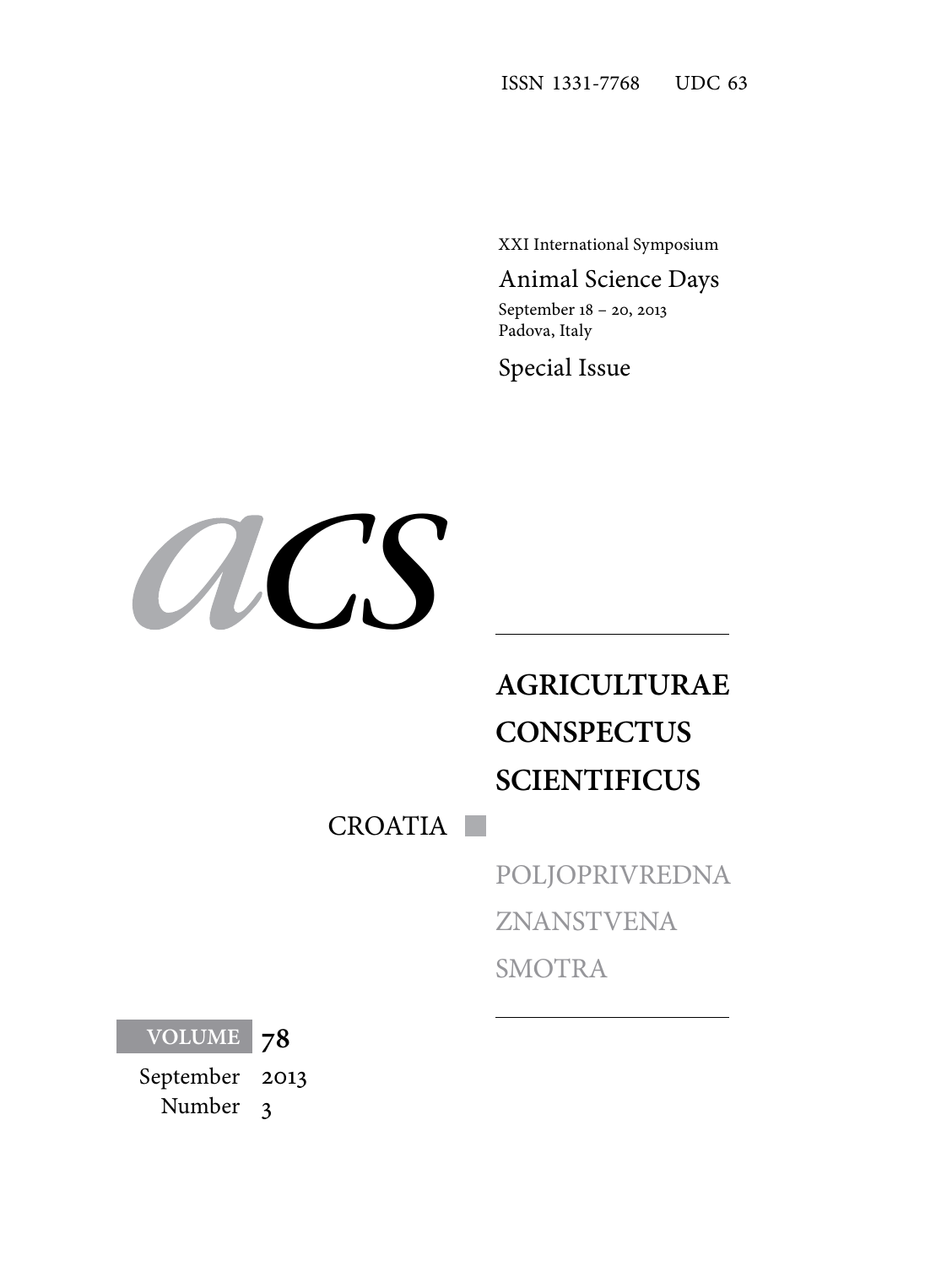XXI International Symposium

#### **Animal Science Days**

September 18 – 20, 2013 Padova, Italy

Universities of the Pentalateral Agreement

|        | Austria: University of Natural Resources and Life Science - BOKU, Vienna                     |
|--------|----------------------------------------------------------------------------------------------|
|        | Croatia: University of Zagreb, Faculty of Agriculture, Department of Animal Science, Zagreb; |
|        | University of J. J. Strossmayer, Faculty of Agriculture, Osijek                              |
|        | Hungary: Kaposvár University, Faculty of Animal Science, Kaposvár                            |
| Italy: | University of Padova                                                                         |
|        | Department of Agronomy, Food, Natural Resources, Animals and Environment;                    |
|        | Department of Animal Medicine, Production and Health;                                        |
|        | Department of Comparative Biomedicine and Food Science                                       |
|        | Slovenia: University of Ljubljana, Biotechnical Faculty, Zootechnical Department, Domžale    |
|        |                                                                                              |

Under the auspecies of University of Padova:

DAFNAE - Department of Agronomy, Food, Natural Resources, Animals and Environment MAPS- Department of Animal Medicine, Production and Health BCA - Department of Comparative Biomedicine and Food Science PhD School in Animal and Food Science

#### **Organizing Committee**

 President Martino CASSANDRO Secretary Mara BATTAGIN Enrico STURARO Members Lucia BAILONI Giulio COZZI Gerolamo XICCATO

#### **Scientific Committee**

 Main editor Enrico STURARO Members of the Scientific Committee and the Editorial Board Lucia BAILONI Giulio COZZI

#### **Co-ordination Committee**

Elisabeth KIRNBAUER, Austria Wilhelm KNAUS, Austria Hans SÖELKNER, Austria Ino ČURIK, Croatia Krešimir SALAJPAL, Croatia Gordana KRALIK, Croatia Goran KUSEC, Croatia Melinda KOVÁCS, Hungary Gábor MILISITS, Hungary Csaba SZABÓ, Hungary Martino CASSANDRO, Italy Gulio COZZI, Italy Gerolamo XICCATO, Italy Marko ČEPON, Slovenia Dragomir KOMPAN, Slovenia Silvester ŽGUR, Slovenia